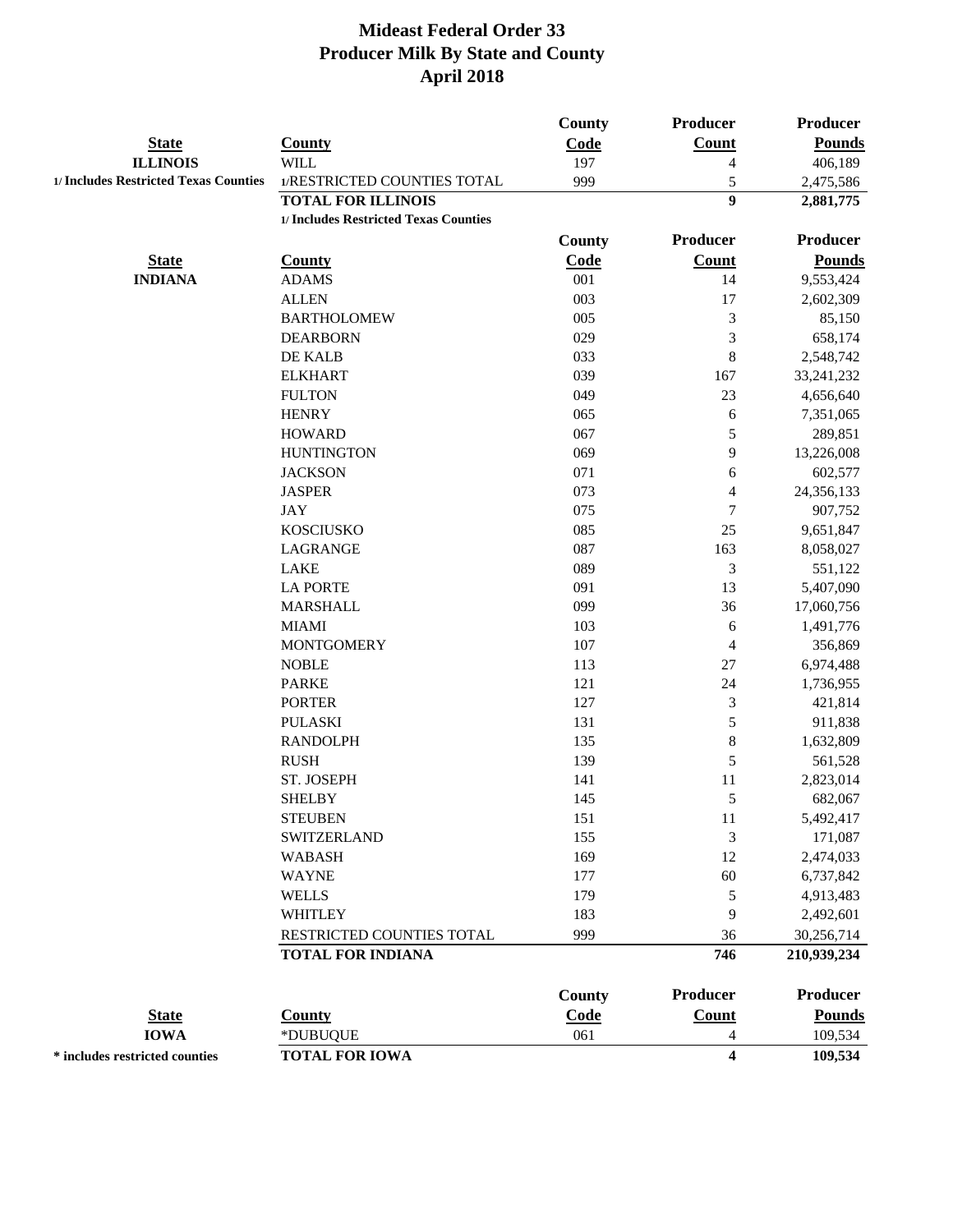|                                 |                           | County | Producer                    | <b>Producer</b> |
|---------------------------------|---------------------------|--------|-----------------------------|-----------------|
|                                 | <b>County</b>             | Code   | <b>Count</b>                | <b>Pounds</b>   |
| <b>KENTUCKY</b>                 | <b>CHRISTIAN</b>          | 047    | 8                           | 146,551         |
|                                 | <b>TODD</b>               | 219    | $\,8\,$                     | 191,223         |
|                                 | <b>WASHINGTON</b>         | 229    | 3                           | 51,355          |
|                                 | RESTRICTED COUNTIES TOTAL | 999    | 15                          | 526,154         |
|                                 | <b>TOTAL FOR KENTUCKY</b> |        | 34                          | 915,283         |
|                                 |                           | County | Producer                    | <b>Producer</b> |
| <b>State</b>                    | <b>County</b>             | Code   | Count                       | <b>Pounds</b>   |
| <b>MARYLAND</b>                 | <b>GARRETT</b>            | 023    | 40                          | 2,884,055       |
|                                 | <b>TOTAL FOR MARYLAND</b> |        | 40                          | 2,884,055       |
|                                 |                           | County | <b>Producer</b>             | <b>Producer</b> |
| <b>State</b>                    | <b>County</b>             | Code   | <b>Count</b>                | <b>Pounds</b>   |
| <b>State</b><br><b>MICHIGAN</b> | <b>ALCONA</b>             | 001    | 4                           | 1,252,047       |
|                                 | <b>ALGER</b>              | 003    | 3                           | 186,033         |
|                                 | <b>ALLEGAN</b>            | 005    | 52                          | 38,943,037      |
|                                 | <b>ALPENA</b>             | 007    | 27                          | 4,259,437       |
|                                 | <b>ARENAC</b>             | 011    | 20                          | 9,926,661       |
|                                 | <b>BARRY</b>              | 015    | 25                          | 32,011,384      |
|                                 | <b>BAY</b>                | 017    | 5                           | 2,054,056       |
|                                 | <b>BERRIEN</b>            | 021    | $\tau$                      | 4,629,032       |
|                                 | <b>BRANCH</b>             | 023    | 16                          | 6,492,265       |
|                                 | <b>CALHOUN</b>            | 025    | 19                          | 14,513,392      |
|                                 | CASS                      | 027    | $\overline{4}$              | 572,467         |
|                                 | <b>CHARLEVOIX</b>         | 029    | $\overline{4}$              | 870,532         |
|                                 | <b>CHEBOYGAN</b>          | 031    | 3                           | 507,526         |
|                                 | <b>CHIPPEWA</b>           | 033    | $\tau$                      | 748,468         |
|                                 | <b>CLARE</b>              | 035    | 23                          | 4,472,179       |
|                                 | <b>CLINTON</b>            | 037    | 47                          | 75,854,475      |
|                                 | <b>DELTA</b>              | 041    | $\mathfrak{Z}$              | 313,512         |
|                                 | <b>EATON</b>              | 045    | 23                          | 2,436,674       |
|                                 | <b>GENESEE</b>            | 049    | $\mathfrak s$               | 873,847         |
|                                 | <b>GLADWIN</b>            | 051    | 6                           | 1,966,291       |
|                                 | <b>GRATIOT</b>            | 057    | 34                          | 67,321,317      |
|                                 | <b>HILLSDALE</b>          | 059    | $22\,$                      | 10,409,267      |
|                                 | <b>HURON</b>              | 063    | 59                          | 87,448,716      |
|                                 | <b>INGHAM</b>             | 065    | 21                          | 9,293,768       |
|                                 | <b>IONIA</b>              | 067    | 40                          | 32,875,727      |
|                                 | <b>IOSCO</b>              | 069    | 12                          | 4,857,513       |
|                                 | <b>ISABELLA</b>           | 073    | 34                          | 15,857,975      |
|                                 | <b>JACKSON</b>            | 075    | 14                          | 6,510,763       |
|                                 | <b>KALAMAZOO</b>          | 077    | $\boldsymbol{7}$            | 15,794,661      |
|                                 | <b>KENT</b>               | 081    | 28                          | 19,172,986      |
|                                 | <b>LAPEER</b>             | 087    | $25\,$                      | 3,108,601       |
|                                 | <b>LENAWEE</b>            | 091    | $22\,$                      | 37,362,013      |
|                                 | <b>LIVINGSTON</b>         | 093    | 11                          | 4,631,391       |
|                                 | <b>MACOMB</b>             | 099    | $\overline{4}$              | 263,673         |
|                                 | <b>MARQUETTE</b>          | 103    | 3                           | 166,579         |
|                                 | <b>MASON</b>              | 105    | 14                          | 4,431,701       |
|                                 | <b>MECOSTA</b>            | 107    | 17                          | 6,461,185       |
|                                 | <b>MENOMINEE</b>          | 109    | 12                          | 1,123,668       |
|                                 | <b>MIDLAND</b>            | 111    | $\ensuremath{\mathfrak{Z}}$ | 1,545,929       |
|                                 | <b>MISSAUKEE</b>          | 113    | 38                          | 50,491,031      |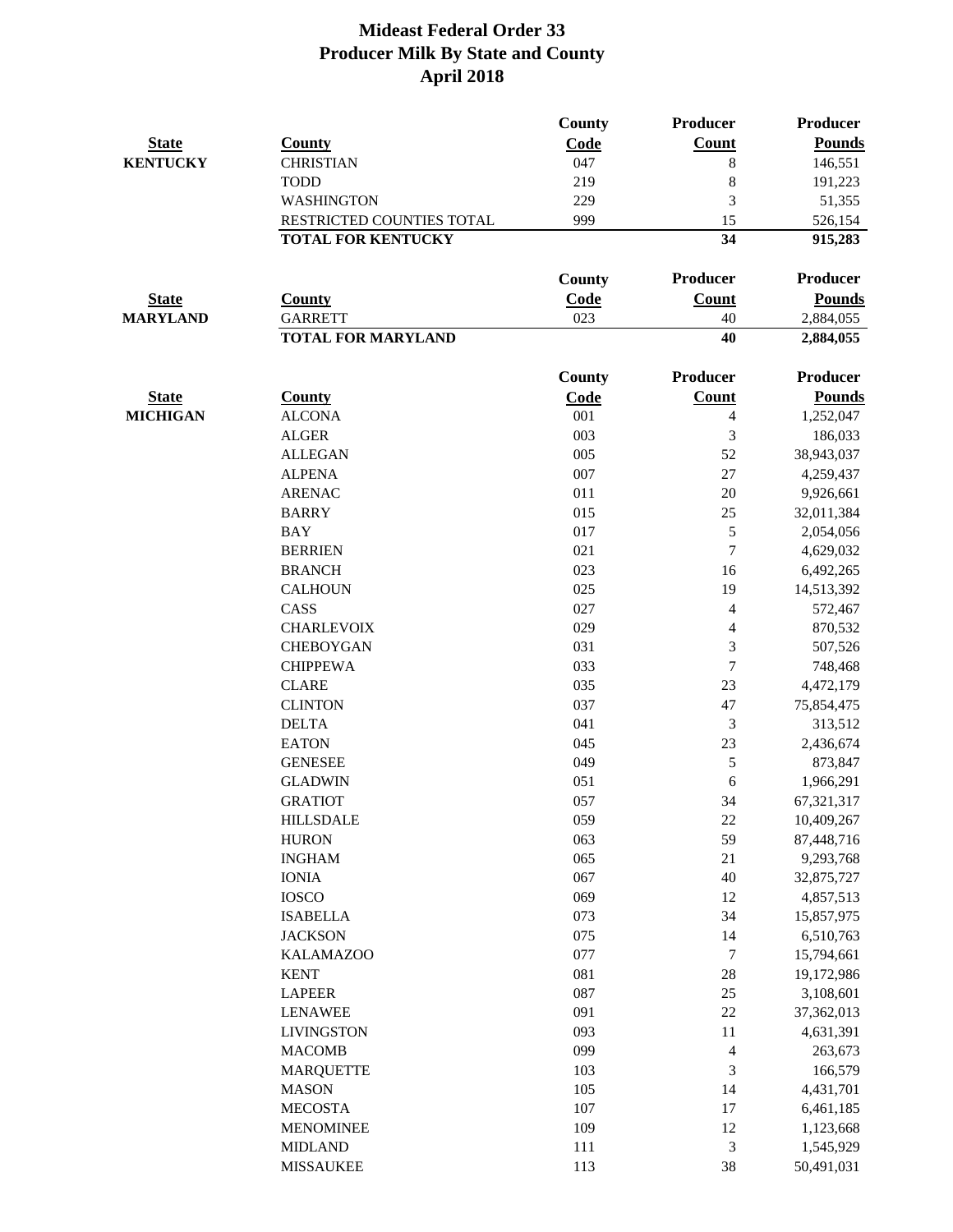|                             |                                     | <b>County</b> |                          | <b>Producer</b>         |
|-----------------------------|-------------------------------------|---------------|--------------------------|-------------------------|
| <b>State</b>                | <b>County</b>                       | Code          | <b>Count</b>             | <b>Pounds</b>           |
| <b>MICHIGAN</b>             | <b>MONTCALM</b>                     | 117           | 48                       | 20,005,432              |
|                             | <b>MONTMORENCY</b>                  | 119           | 4                        | 782,135                 |
|                             | <b>MUSKEGON</b>                     | 121           | 15                       | 16,615,447              |
|                             | <b>NEWAYGO</b>                      | 123           | 41                       | 20,255,198              |
|                             | <b>OCEANA</b>                       | 127           | $\boldsymbol{7}$         | 857,565                 |
|                             | <b>OGEMAW</b>                       | 129           | 34                       | 13,519,927              |
|                             | <b>OSCEOLA</b>                      | 133           | 33                       | 17,116,460              |
|                             | <b>OSCODA</b>                       | 135           | 11                       | 640,404                 |
|                             | <b>OTTAWA</b>                       | 139           | 55                       | 61,640,609              |
|                             | PRESQUE ISLE                        | 141           | 7                        | 333,796                 |
|                             | <b>SAGINAW</b>                      | 145           | 15                       | 5,737,838               |
|                             | <b>ST. CLAIR</b>                    | 147           | 11                       | 2,089,678               |
|                             | ST. JOSEPH                          | 149           | 22                       | 9,653,938               |
|                             | <b>SANILAC</b>                      | 151           | 74                       | 60,670,557              |
|                             | <b>SHIAWASSEE</b>                   | 155           | 17                       | 5,292,541               |
|                             | <b>TUSCOLA</b>                      | 157           | 32                       | 29,559,224              |
|                             | VAN BUREN                           | 159           | 11                       | 10,387,541              |
|                             | WASHTENAW                           | 161           | 18                       | 3,616,714               |
|                             | <b>WEXFORD</b>                      | 165           | 11                       | 1,060,053               |
|                             | RESTRICTED COUNTIES TOTAL           | 999           | 19                       | 3,846,461               |
|                             | <b>TOTAL FOR MICHIGAN</b>           |               | 1,208                    | 865,693,297             |
| <b>State</b>                | <b>County</b>                       | <b>Code</b>   | <b>Count</b>             | <b>Pounds</b>           |
| <b>NEW YORK</b>             | <b>CATTARAUGUS</b>                  | 009           | 49                       | 16,441,924              |
|                             | <b>CHAUTAUQUA</b>                   | 013           | 101                      | 26,112,051              |
|                             | <b>CHEMUNG</b>                      | 015           | 4                        | 1,129,371               |
|                             | <b>ERIE</b>                         | 029           | 10                       | 2,939,693               |
|                             | <b>LIVINGSTON</b>                   | 051           | 7                        | 9,894,440               |
|                             | <b>WYOMING</b>                      | 121           | 12                       | 24,682,501              |
|                             | RESTRICTED COUNTIES TOTAL           | 999           | 11                       | 11,498,199              |
|                             | <b>TOTAL FOR NEW YORK</b>           |               | 194                      | 92,698,179              |
|                             |                                     |               | <b>Producer</b>          | <b>Producer</b>         |
|                             |                                     |               | Count                    | <b>Pounds</b>           |
|                             | County                              | Code<br>001   | 12                       |                         |
|                             | <b>ADAMS</b><br><b>ALLEN</b>        | 003           | $\overline{\mathcal{L}}$ | 888,641                 |
| <b>State</b><br><b>OHIO</b> | <b>ASHLAND</b>                      | 005           | 46                       | 610,218                 |
|                             | <b>ASHTABULA</b>                    | 007           | 28                       | 15,767,251<br>6,464,068 |
|                             | <b>ATHENS</b>                       | 009           | 3                        | 269,324                 |
|                             | <b>AUGLAIZE</b>                     | 011           | 34                       | 6,338,838               |
|                             | <b>BELMONT</b>                      | 013           | 9                        | 908,922                 |
|                             | <b>BROWN</b>                        | 015           | 5                        | 265,997                 |
|                             | CARROLL                             | 019           | 27                       | 2,503,394               |
|                             | <b>CHAMPAIGN</b>                    | 021           | 8                        | 1,083,647               |
|                             | <b>CLARK</b>                        | 023           | 4                        | 7,173,080               |
|                             | <b>COLUMBIANA</b>                   | 029           |                          |                         |
|                             | <b>COSHOCTON</b>                    | 031           | 72                       | 14,745,446              |
|                             | <b>CRAWFORD</b>                     | 033           | 21                       | 3,353,693               |
|                             |                                     | 037           | 8<br>31                  | 3,262,071               |
|                             | <b>DARKE</b>                        |               |                          | 7,462,554               |
|                             | <b>DEFIANCE</b>                     | 039           | 6                        | 9,993,091               |
|                             | <b>DELAWARE</b><br><b>FAIRFIELD</b> | 041<br>045    | 4<br>9                   | 269,397                 |
|                             | <b>FULTON</b>                       | 051           | $10\,$                   | 610,632<br>5,979,202    |
|                             |                                     |               |                          |                         |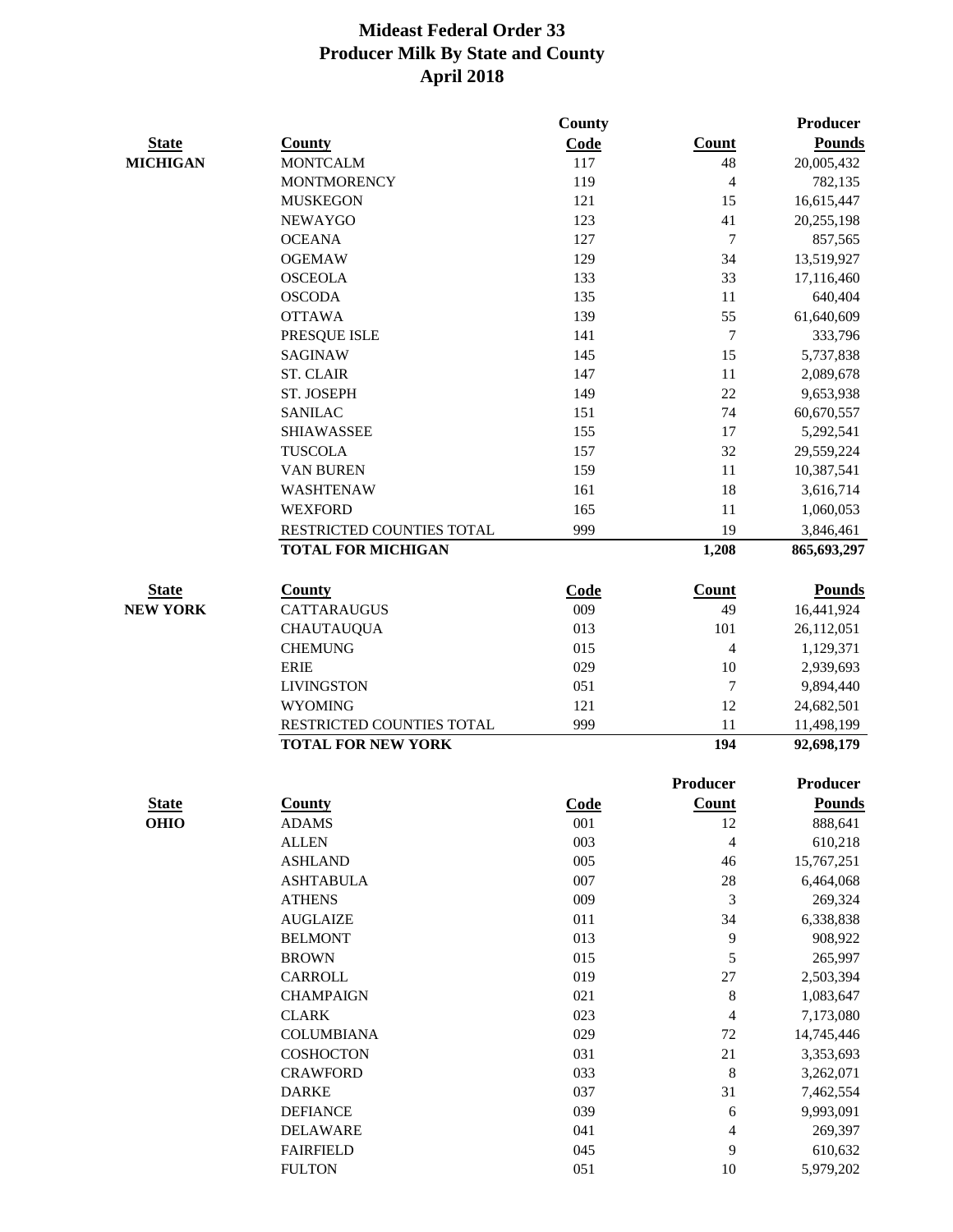|              |                           |            | Producer                 | Producer      |
|--------------|---------------------------|------------|--------------------------|---------------|
| <b>State</b> | <b>County</b>             | Code       | Count                    | <b>Pounds</b> |
| <b>OHIO</b>  | <b>GEAUGA</b>             | 055        | 47                       | 5,135,908     |
|              | <b>GREENE</b>             | 057        | $\overline{\mathcal{L}}$ | 1,211,578     |
|              | <b>GUERNSEY</b>           | 059        | 3                        | 190,908       |
|              | <b>HANCOCK</b>            | 063        | 3                        | 1,667,053     |
|              | <b>HARDIN</b>             | 065        | 9                        | 13,392,283    |
|              | <b>HARRISON</b>           | 067        | 6                        | 494,031       |
|              | <b>HENRY</b>              | 069        | $\overline{\mathcal{L}}$ | 3,754,913     |
|              | <b>HIGHLAND</b>           | 071        | 20                       | 1,193,283     |
|              | <b>HOLMES</b>             | 075        | 157                      | 13,668,080    |
|              | <b>HURON</b>              | 077        | 40                       | 6,168,516     |
|              | <b>JACKSON</b>            | 079        | 4                        | 96,684        |
|              | <b>JEFFERSON</b>          | 081        | $\overline{7}$           | 688,435       |
|              | <b>KNOX</b>               | 083        | 29                       | 9,154,821     |
|              | <b>LICKING</b>            | 089        | 10                       | 7,862,818     |
|              | <b>LOGAN</b>              | 091        | 26                       | 4,750,853     |
|              | <b>LORAIN</b>             | 093        | 12                       | 1,807,845     |
|              | <b>MADISON</b>            | 097        | 7                        | 14,916,222    |
|              | <b>MAHONING</b>           | 099        | 27                       | 8,822,656     |
|              | <b>MARION</b>             | 101        | 3                        | 8,125,518     |
|              | <b>MEDINA</b>             | 103        | 19                       | 3,620,978     |
|              | <b>MEIGS</b>              | 105        |                          | 476,296       |
|              |                           |            | 5                        |               |
|              | <b>MERCER</b>             | 107<br>109 | 84                       | 31,206,633    |
|              | <b>MIAMI</b>              |            | 9                        | 1,117,844     |
|              | <b>MONROE</b>             | 111        | $\overline{7}$           | 658,166       |
|              | <b>MORGAN</b>             | 115        | $\sqrt{ }$               | 1,840,470     |
|              | <b>MORROW</b>             | 117        | 8                        | 2,867,011     |
|              | <b>MUSKINGUM</b>          | 119        | 11                       | 1,232,587     |
|              | <b>PAULDING</b>           | 125        | 5                        | 18,523,798    |
|              | <b>PERRY</b>              | 127        | 3                        | 280,903       |
|              | <b>PICKAWAY</b>           | 129        | 5                        | 2,930,607     |
|              | <b>PIKE</b>               | 131        | 4                        | 107,333       |
|              | <b>PORTAGE</b>            | 133        | 9                        | 3,212,622     |
|              | <b>PREBLE</b>             | 135        | 9                        | 1,493,524     |
|              | <b>PUTNAM</b>             | 137        | 12                       | 3,531,764     |
|              | <b>RICHLAND</b>           | 139        | 106                      | 11,855,512    |
|              | <b>ROSS</b>               | 141        | 4                        | 168,119       |
|              | <b>SANDUSKY</b>           | 143        | 8                        | 923,178       |
|              | <b>SENECA</b>             | 147        | 3                        | 931,804       |
|              | <b>SHELBY</b>             | 149        | 40                       | 12,069,278    |
|              | <b>STARK</b>              | 151        | 65                       | 16,230,484    |
|              | <b>TRUMBULL</b>           | 155        | 22                       | 4,125,615     |
|              | TUSCAWARAS                | 157        | 127                      | 10,530,648    |
|              | <b>UNION</b>              | 159        | 8                        | 1,068,699     |
|              | VAN WERT                  | 161        | 6                        | 7,330,568     |
|              | <b>WASHINGTON</b>         | 167        | 16                       | 3,182,833     |
|              | WAYNE                     | 169        | 208                      | 58,677,128    |
|              | <b>WOOD</b>               | 173        | 4                        | 5,828,062     |
|              | <b>WYANDOT</b>            | 175        | 6                        | 709,764       |
|              | RESTRICTED COUNTIES TOTAL | 999        | 23                       | 15,231,368    |
|              | <b>TOTAL FOR OHIO</b>     |            | 1,602                    | 413,015,467   |